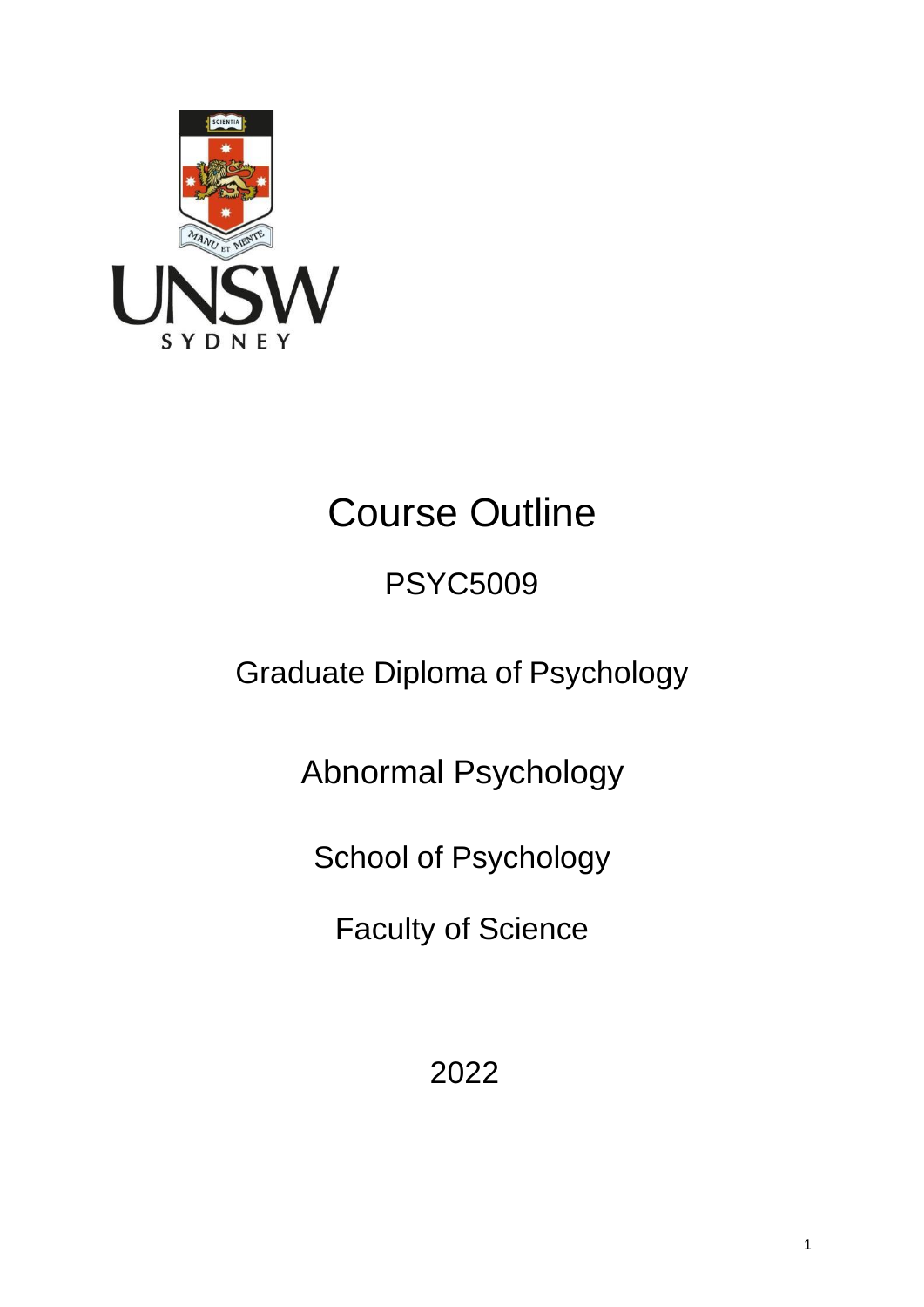### **1. Staff**

| <b>Position</b>    | <b>Name</b> | <b>Email</b> | <b>Consultation</b><br>times and<br><b>locations</b> | <b>Contact</b><br><b>Details</b> |
|--------------------|-------------|--------------|------------------------------------------------------|----------------------------------|
| Course<br>Convenor |             |              | Email                                                | Email                            |

# **2. Course information**

| Units of credit:              | 6                                                                                                                                                                                                           |
|-------------------------------|-------------------------------------------------------------------------------------------------------------------------------------------------------------------------------------------------------------|
| Pre-requisite(s):             | Program Pre-requisite: Bachelor's Degree of any kind (Australian<br>Qualification standard or equivalent). PSYC5001 and PSYC5002<br>(or equivalent with advanced standing), PSYC5003 and<br><b>PSYC5004</b> |
| Teaching times and locations: | Online                                                                                                                                                                                                      |

#### **2.1 Course summary**

This course will provide a contemporary view of issues associated with human mental health and psychopathology. It will introduce and discuss the notion of abnormality in behaviour, how a range of mental disorders are diagnosed, the prognosis and treatment in human mental disorders as well as the stigma and media coverage of mental health.

#### **2.2 Course aims**

The course aims to provide students with the opportunity to develop an understanding of the nature and aetiology of major mental disorders such as schizophrenia, anxiety and depression, as well as psychological and biological theories that attempt to account for these disorders. It also aims to discuss their prevalence, treatment and prognosis and the nature addiction.

#### **2.3 Course learning outcomes (CLO)**

At the successful completion of this course the student should be able to:

- 1. Demonstrate advanced knowledge and understanding of abnormal psychology with regard to the causes of mental disorders and medical and psychological treatments for the specific disorders covered in the course.
- 2. Demonstrate knowledge and understanding of the current empirical and theoretical evidence derived f rom psychopathology, including the ability to understand the characteristics of the scientific method and how it is applied with regard to mental health.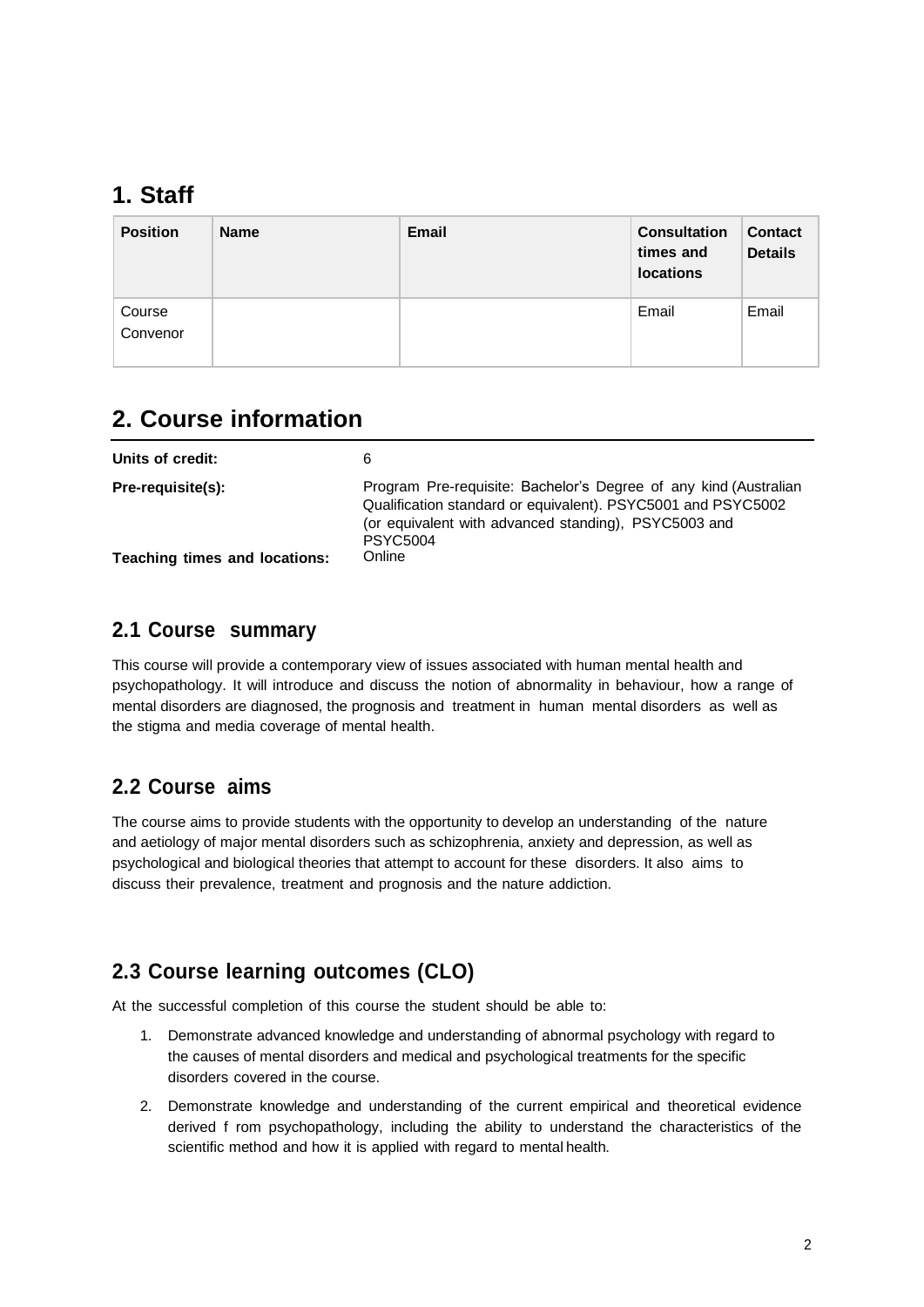- 3. Develop critical thinking skills enabling you to understand current theories as to the etiology and underlying mechanisms of psychological disorders, as well as somatic and psychological approaches to the treatment of these psychological disorders.
- 4. Develop an advanced understanding of values in psychology with regards to abnormal psychology, including the ability to consider how prejudice, attitudes and discriminatory behaviours might exist in oneself and in others.
- 5. Develop effective communication skills in abnormal psychology using various formats and different contexts enabling you to clearly describe and discuss the outcomes of experimental research and data analysis in abnormal psychology.
- 6. Develop an understanding and apply psychological principles introduced through the abnormal psychology content to personal, social and organisational issues, enabling you to describe major areas of applied psychology (such as clinical counselling).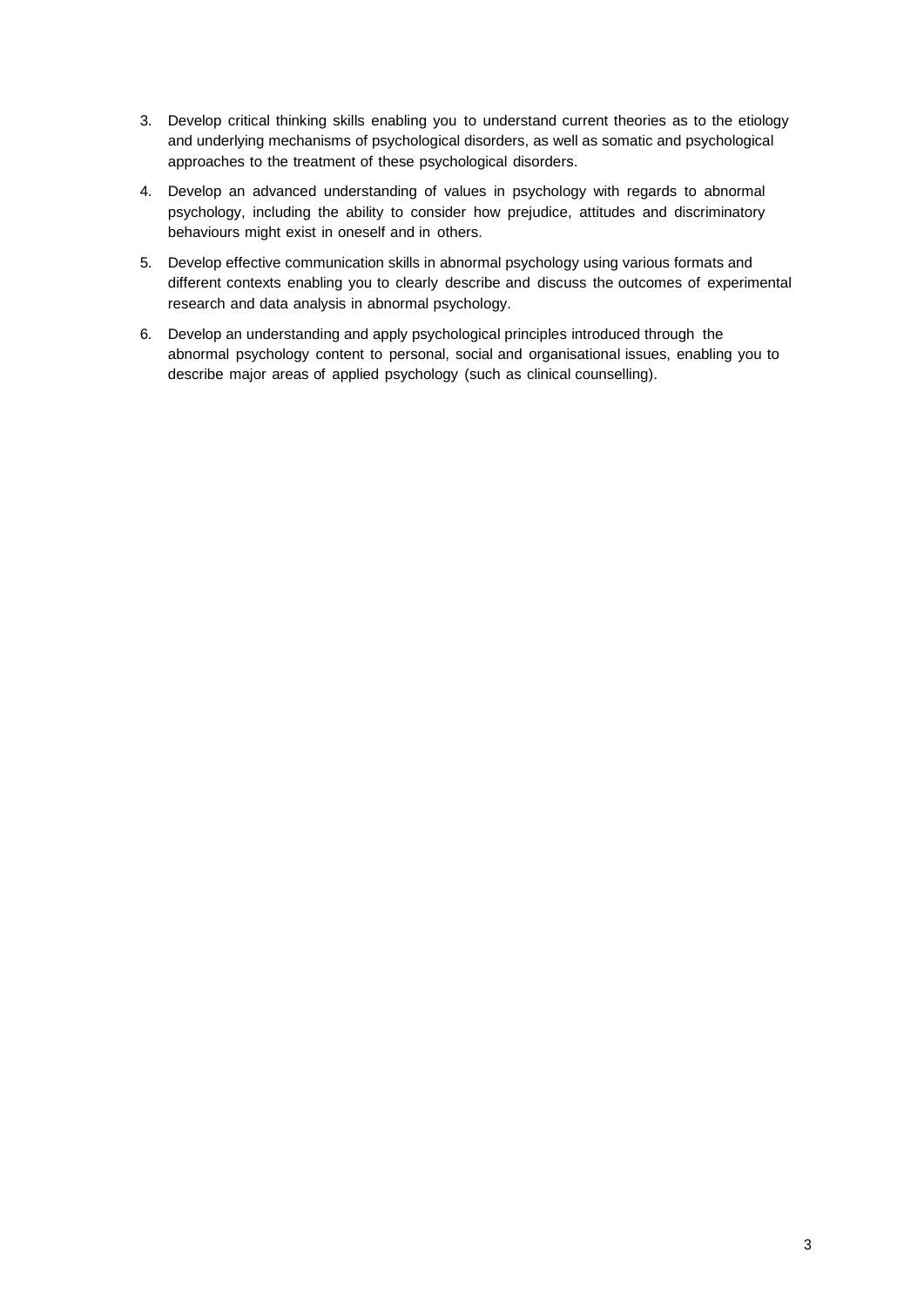|            | <b>Program Learning Outcomes</b>                                                               |                                                                        |                                                                                                |                                                   |                                                                  |                                                               |                                                                               |
|------------|------------------------------------------------------------------------------------------------|------------------------------------------------------------------------|------------------------------------------------------------------------------------------------|---------------------------------------------------|------------------------------------------------------------------|---------------------------------------------------------------|-------------------------------------------------------------------------------|
| <b>CLO</b> | 1. Knowledge                                                                                   | 2. Research<br><b>Methods</b>                                          | 3. Critical Thinking<br><b>Skills</b>                                                          | 4. Values and<br><b>Ethics</b>                    | 5.<br>Communication,<br>Interpersonal and<br>Teamwork            | 6. Application                                                | <b>Assessment</b>                                                             |
| 1.         | Lectures<br><b>Tutorials</b><br>Online activities<br>Readings<br>Formative revision<br>quizzes | <b>Tutorials</b><br>Online activities<br>Readings                      | <b>Tutorials</b><br>Online activities<br>Readings                                              |                                                   | <b>Tutorials</b><br><b>Study Group</b><br>Forum<br>Q and A forum |                                                               | "Secured" Quiz<br>(Week 1-6)<br>Oral presentation<br><b>Critical Analysis</b> |
| 2.         | <b>Tutorials</b><br>Online activities<br>Formative revision<br>quizzes                         | <b>Tutorials</b><br>Online activities<br>Formative revision<br>quizzes | <b>Tutorials</b><br>Online activities<br>Formative revision<br>quizzes                         |                                                   | <b>Tutorials</b><br>Study Group<br>Forum<br>Q and A forum        | <b>Tutorials</b><br>Online activities<br>Study Group<br>Forum | "Secured" Quiz<br>(Week 1-6)<br>Oral presentation<br><b>Critical Analysis</b> |
| 3.         |                                                                                                |                                                                        | Lectures<br><b>Tutorials</b><br>Online activities<br>Readings<br>Formative revision<br>quizzes | <b>Tutorials</b><br>Online activities<br>Readings |                                                                  | <b>Tutorials</b><br><b>Study Group</b><br>Forum               | "Secured" Quiz<br>(Week 1-6)<br>Oral presentation<br><b>Critical Analysis</b> |

# **2.4 Relationship between course and program learning outcomes and assessments-**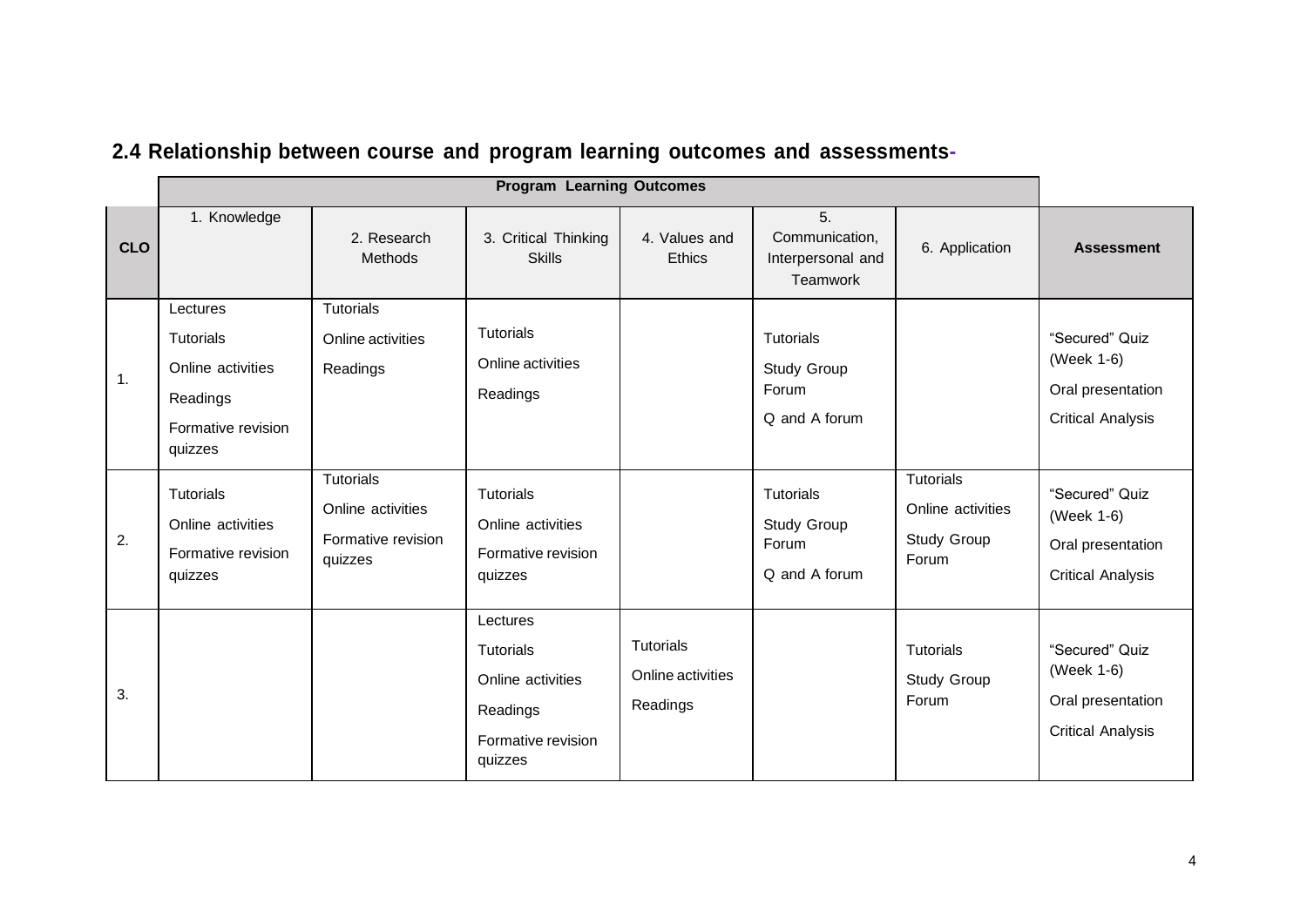| 4. | <b>Tutorials</b><br>Online activities<br>Readings<br>Formative revision<br>quizzes | <b>Tutorials</b><br>Online activities<br>Readings                                  | Lectures<br><b>Tutorials</b><br>Online activities<br>Readings<br>Formative<br>revision quizzes | <b>Tutorials</b><br>Study Group<br>Forum<br>Q and A forum | <b>Tutorials</b><br>Online activities<br>Study Group<br>Forum                                  | "Secured" Quiz<br>(Week 1-6)<br>Oral presentation<br><b>Critical Analysis</b> |
|----|------------------------------------------------------------------------------------|------------------------------------------------------------------------------------|------------------------------------------------------------------------------------------------|-----------------------------------------------------------|------------------------------------------------------------------------------------------------|-------------------------------------------------------------------------------|
| 5. |                                                                                    |                                                                                    |                                                                                                | Tutorials<br>Study Group<br>Forum<br>Q and A forum        |                                                                                                | Oral presentation<br><b>Critical Analysis</b>                                 |
| 6. | <b>Tutorials</b><br>Online activities<br>Readings<br>Formative revision<br>quizzes | <b>Tutorials</b><br>Online activities<br>Readings<br>Formative revision<br>quizzes |                                                                                                |                                                           | Lectures<br><b>Tutorials</b><br>Online activities<br>Readings<br>Formative<br>revision quizzes | "Secured" Quiz<br>(Week 1-6)<br>Oral presentation<br><b>Critical Analysis</b> |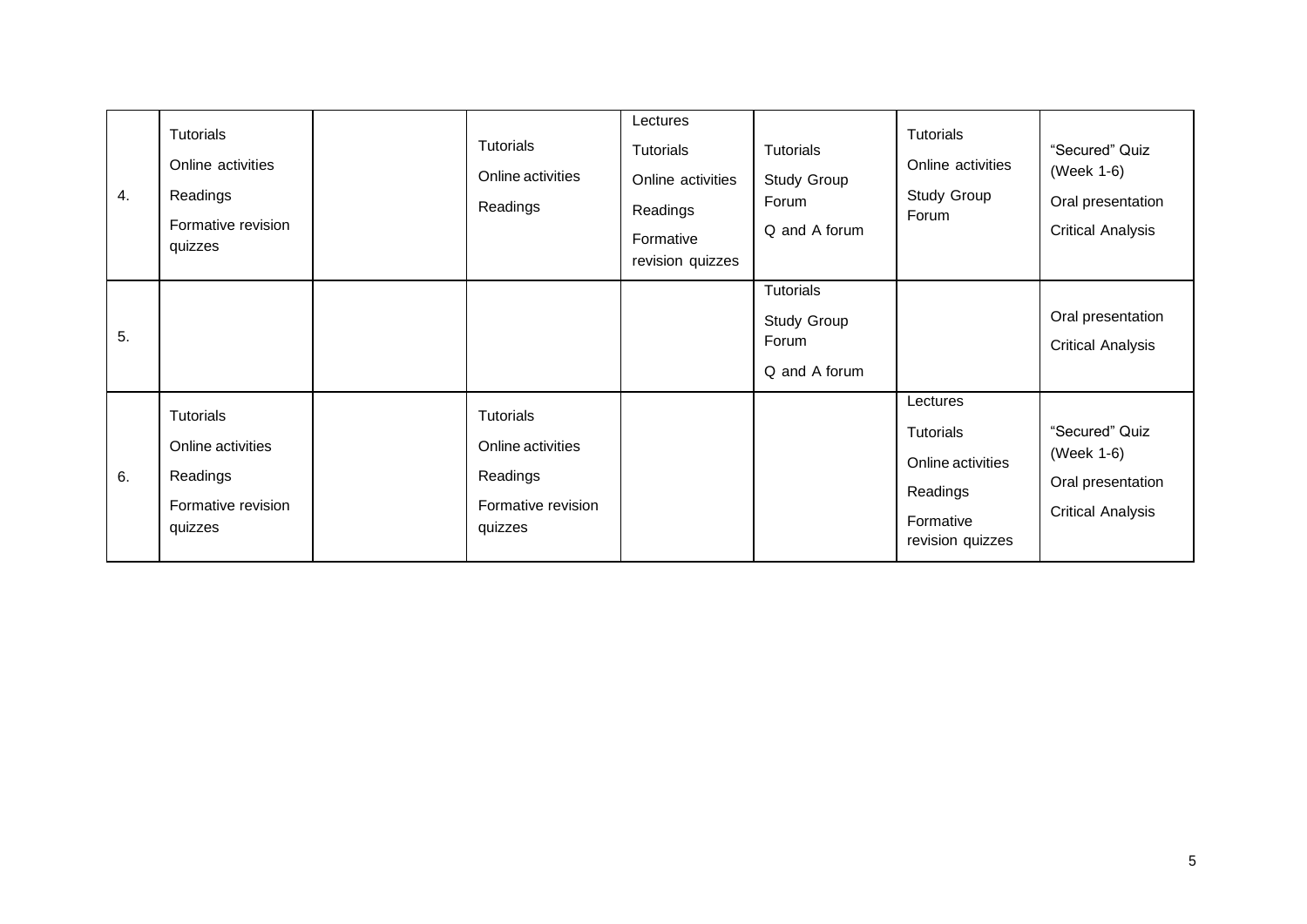# **3. Strategies and approaches to learning**

#### **3.1 Learning and teaching activities**

This is a fully online course, all materials, lectures and tutorials are delivered through Moodle.

The course web page is available through the e-learning Moodle site: https://moodle.telt.unsw.edu.au/login/index.php. Login with your student number and password, and follow the links to the PSYC page.

The course will be delivered over six weeks, covering six major topic areas. The major topics will be delivered in Weeks 1 to 6, with a new topic presented each week. Students are expected to engage with all materials delivered each week. There will be a combination of formative and summative assessments throughout the course. The expected level of engagement is 18-19 hours per week, including preparation for the "secured" quizzes and written assessments.

Each week students can expect the following:

**Lectures** will be digitally recorded. Links to the lecture recordings will be available on the course web page. Lecture slides will be also available on the Moodle course page. This will be broken down into 5-6 lectures covering the main concepts for each sub-topic of the week

**Online Tutorials** will be held in weeks 1-6. There are six (6), two (2) hour tutorials delivered through Blackboard Collaborate on the Moodle course page each week. All tutorials will be live streamed for synchronous participation and recorded for asynchronous participation, should a student be unable to join the synchronous tutorial at the designated time. Students will be able access the recorded tutorials, including a transcript of tutor and student contributions, for the remainder of the course. Tutorial discussions are based on lecture content and readings. In order to participate in class discussions, you will need to prepare for tutorials by reviewing the available materials.

**Online activities:** Each week there will be a range of online activities, including formative revision quizzes, interactive learning modules using a range of adaptive learning platforms, including Smart Sparrow, and video annotation tools (students will watch a video and then comment using the tool). These activities will allow students to explore the topics of the week in greater depth and provide formative assessment for the students and revision opportunities.

**Readings:** There will be assigned readings each week that cover the major topic of the week. Students will need to read the assigned readings in order to prepare for the online tutorials.

**The Group Forum** connects students in the course to encourage discussion of weekly content, revision, or topics of interest with each other. Regular engagement in the Group Forum will help students gain an understanding of the material, critique the contributions of fellow students, and help develop written communication skills.

**The Q and A Discussion Forum** provides students with an opportunity to question and clarify the concepts and ideas mentioned in the lectures. Students are strongly encouraged to engage with this forum by posting questions or comments, and reading, answering, or replying to other student's posts to enhance understanding of the content, critical thinking, and written communication skills.

Formative topic revision quizzes are available for students that provide an opportunity to evaluate understanding of course material on a weekly basis. Timely completion of the weekly quizzes will assist students in gaining a proper understanding of each topic so that this knowledge can be built on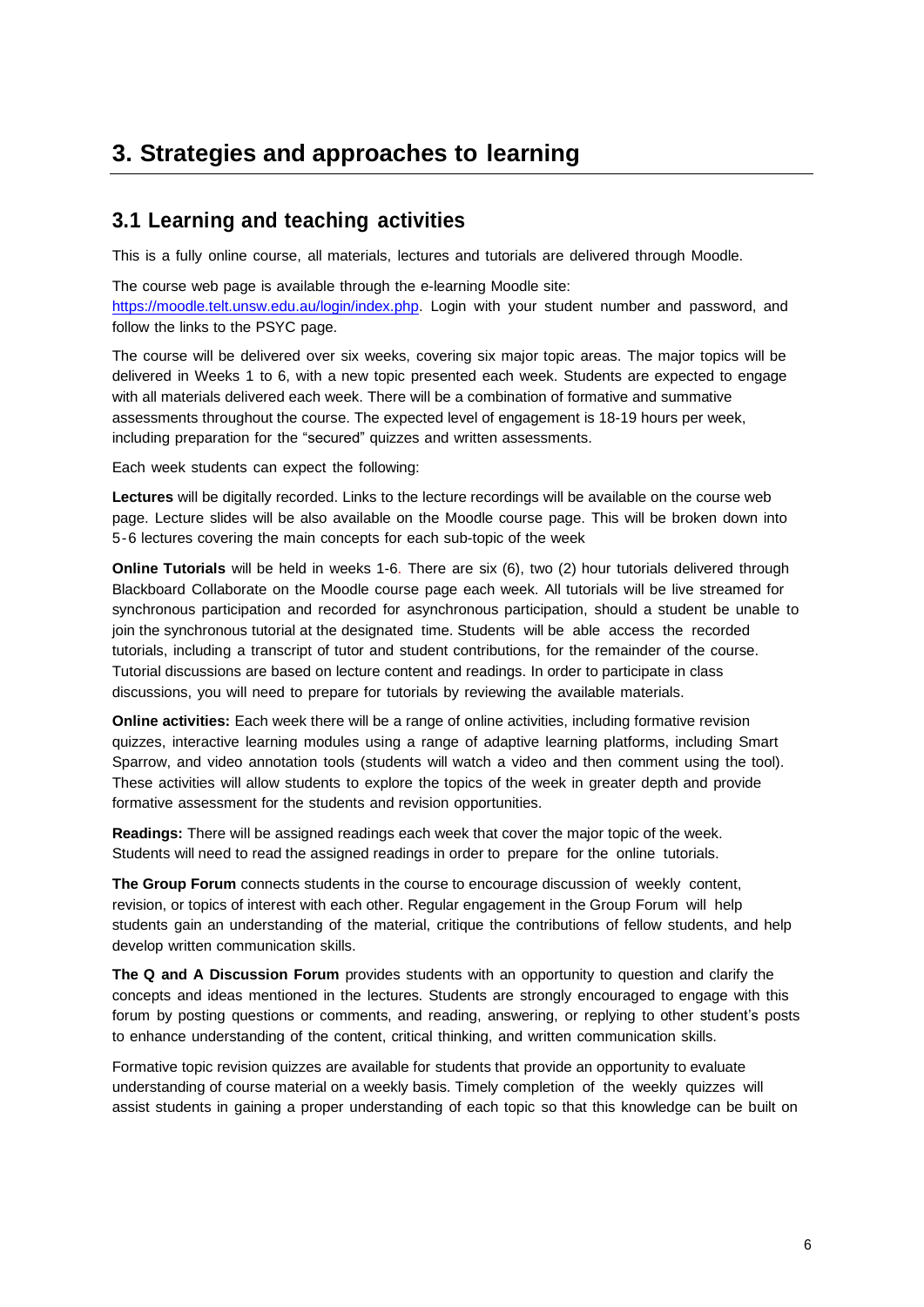in future content. The formative revision quizzes will be available through the MindTap section available on the Moodle course page. **NB: These formative quizzes do not contribute to the student's final grade and are not to be confused with the "secured weekly quizzes".**

#### **3.2 Expectations of students**

Moodle contains lectures, tutorials, content topic materials, assessment materials, and any updated information. You are expected to check Moodle regularly. You are also expected to regularly check your UNSW email. All news updates and announcements will be made on the 'Announcements' forum on the Moodle page and/or by email. It is the student's responsibility to check Moodle and their student emails regularly to keep up to date.

Given that the course content and all assessable components are delivered online, it is the responsibility of the student to ensure that they have access to a computer with a stable internet connection and a browser capable of handling the features of the Moodle eLearning website and any of its content. There will be no special consideration granted due to internet connection or computer issues arising f rom personal technical issues. If an internet disconnection takes place during an assessment/exam, there will be no way of changing a mark and these will be allocated according to the progress that was saved. To help students establish whether or not their computer/internet access is suitable for the online exam/s, a test quiz is available. This quiz will not contribute to final marks and will be able to be completed multiple times in order to test computer/internet connection prior to assessments/exams.

NOTE: THIS COURSE REQUIRES SIGNIFICANT WEEKLY ASSESSABLE ENGAGEMENT THROUGH MOODLE. Students are expected to engage with all materials delivered each week. There will be a combination of formative and summative assessments throughout the course. **The expected level of engagement is on average 18-19 hours per week** (in the 6-week term). Average engagement levels are as follows (a) **2-2.5 hours** of engagement with the lecture content (5-6 lectures per week); (b) Tutorial attendance, **3 hours** per week including preparation for the tutorial discussion. Note we recommend that you complete the synchronous tutorial, however completion ofthe recorded asynchronous tutorial will also be accepted; (c) **4.5 hours** to complete the assigned activities, including revision modules; (d) **4.5 hours** to complete the assigned weekly readings, there will be three readings each week that accompany the content for each lecture topic; (e) **4-5 hours** to complete the weekly assessments (secured quizzes) and prepare for the major assessments.

*Under no circumstances will employment be accepted as an excuse not to meet expectations for class participation or assessments.* Remember, the term times are very short, so it is your responsibility to ensure that you do not f all behind with the ongoing assessment demands of the course.

Tutorial Attendance: All tutorials will be delivered in an online mode, through Blackboard Collaborate, given that this is a fully online course, it is understood that some students may be unavailable at the designated live tutorial time. Therefore, students will be able to participate in the tutorial in either a synchronous (as the tutorial is streamed live) or asynchronous (a recorded version of the tutorial). Students that are only able to access the tutorials in an asynchronous manner will be required to submit their contribution to 2-3 short questions to the tutorial forum in order to provide evidence of participation in the tutorial session.

NB: Engagement with online tutorials and timely completion of asynchronous online tutorials is essential in accordance with UNSW Assessment Implementation Procedure.

It is expected that students are aware of UNSW Assessment policy and understand how to apply for special consideration within the f framework of the Graduate Diploma Special consideration policies and procedures if they are unable to complete an assignment/exam due to illness and/or misadventure.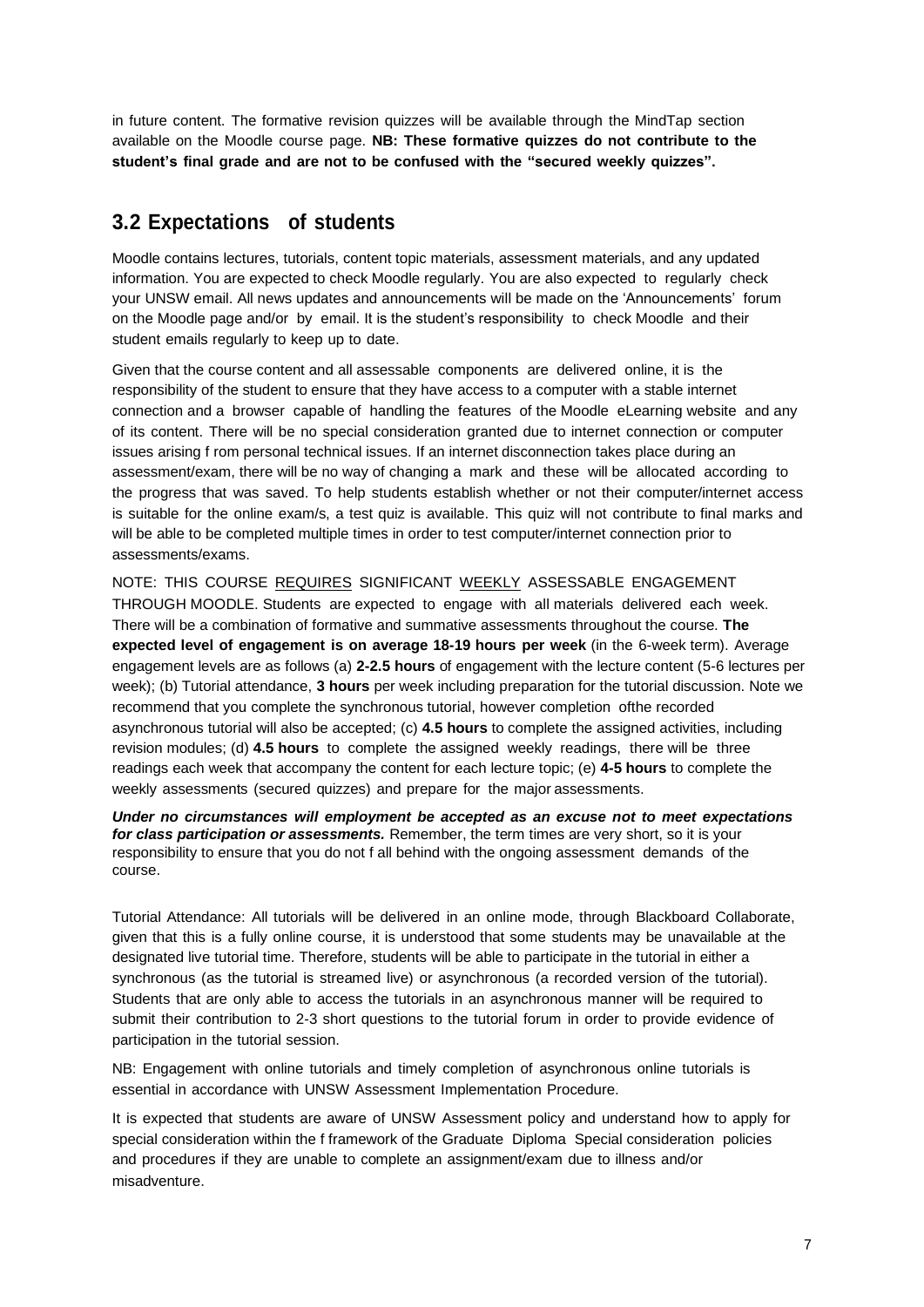#### **4. Course schedule and structure**

Each week this course typically consists of 2-2.5 hours of lecture material, 2 hours of face to face tutorials, and 4.5 hours of online activities. Students are expected to take an additional 5-6 hours each week of self -determined study to complete assessments, readings, and exam preparation

| <b>Week</b> | Lecture topic/s                                                                                                                                                                                                                 | <b>Tutorial/lab topics</b>                                                                                                                                                                                                                                                                                                            | <b>Online modules</b>                                        | Self-determined<br><b>activities</b>                                                                           |
|-------------|---------------------------------------------------------------------------------------------------------------------------------------------------------------------------------------------------------------------------------|---------------------------------------------------------------------------------------------------------------------------------------------------------------------------------------------------------------------------------------------------------------------------------------------------------------------------------------|--------------------------------------------------------------|----------------------------------------------------------------------------------------------------------------|
| Week 1      | Introduction to Mental Disorders<br>and their Treatment<br>Classification of mental<br>disorders<br>Introduction to the DSM-5<br>Introduction to psychological<br>therapies<br>Introduction to Cognitive<br>Behavioural Therapy | Online tutorial discussion based on<br>lectures and readings.<br>Students will have the opportunity<br>to engage with the literature and<br>debate the strengths and<br>limitations of the predominant<br>classification system for mental<br>disorders and discuss the theories<br>underpinning the main<br>psychological therapies. | Online activities based on lectures and<br>assigned readings | Formative revision<br>quizzes<br>Additional textbook<br>readings<br>Additional textbook<br>resources (Mindtap) |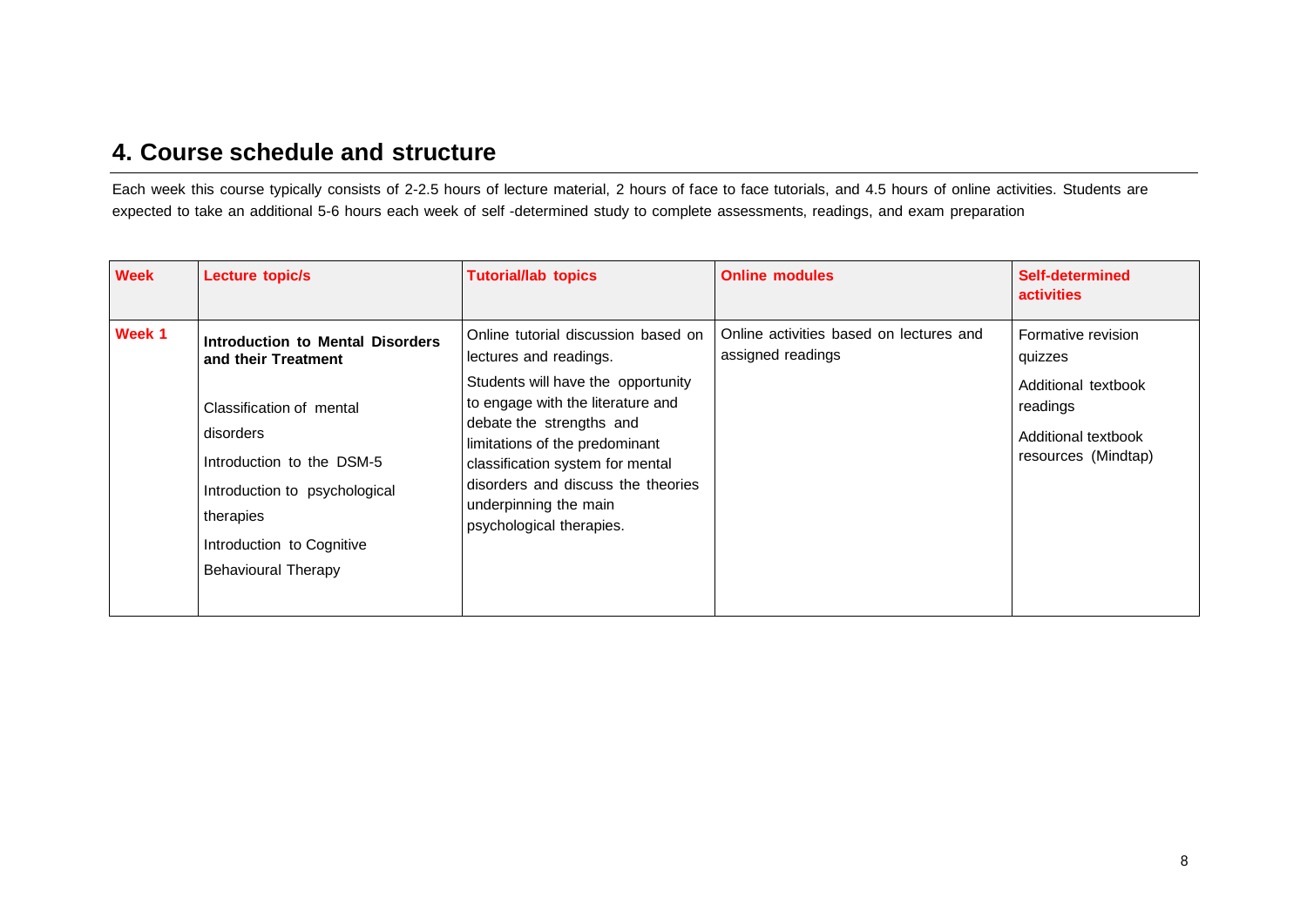| Week 2            | <b>Childhood Disorders</b><br>Internalising and externalising<br>disorders in childhood<br>Psychological therapies for children<br>Neurodevelopmental disorders | Online tutorial discussion based on<br>lectures and readings.<br>This module will provide an<br>overview of internalising and<br>externalising difficulties in<br>childhood, treatment for childhood<br>disorders, and neurodevelopmental<br>disorders, with particular focus on<br>Attention-Deficit/Hyperactivity<br>Disorder and Autism Spectrum<br>Disorder. | Online activities based on lectures and<br>assigned readings | Formative revision<br>quizzes<br>Additional textbook<br>readings<br>Additional textbook<br>resources (Mindtap)       |
|-------------------|-----------------------------------------------------------------------------------------------------------------------------------------------------------------|------------------------------------------------------------------------------------------------------------------------------------------------------------------------------------------------------------------------------------------------------------------------------------------------------------------------------------------------------------------|--------------------------------------------------------------|----------------------------------------------------------------------------------------------------------------------|
| Week <sub>3</sub> | <b>Depression and Mood Disorders</b><br>Classification and statistics of<br>depressive disorders<br>Statistics and prevalence<br><b>Bipolar disorders</b>       | Online tutorial discussion based on<br>lectures and readings.<br>Students will have the opportunity<br>to engage with the literature to<br>discuss the social, biological and<br>cognitive contributions to the<br>development and maintenance of<br>depression and other mood<br>disorders.                                                                     | Online activities based on lectures and<br>assigned readings | Formative revision<br>quizzes<br>Additional textbook<br>readings<br>Additional<br>textbook<br>resources<br>(Mindtap) |
| Week 4            | Anxiety, OCD, Trauma- and<br><b>Stressor-Related Disorders</b><br>Anxiety disorders<br>OCD and related disorders<br>Trauma- and stressor-related<br>disorders   | Online tutorial discussion based on<br>lectures and readings.<br>This module will provide an<br>overview of the symptoms,<br>aetiology, maintenance and<br>treatment of a range of anxiety<br>disorders PTSD, OCD and other<br>related disorders. Students will also<br>be exposed to a range of models of<br>anxiety and how these models<br>inform treatment.  | Online activities based on lectures and<br>assigned readings | Formative revision<br>quizzes<br>Additional textbook<br>readings<br>Additional<br>textbook<br>resources<br>(Mindtap) |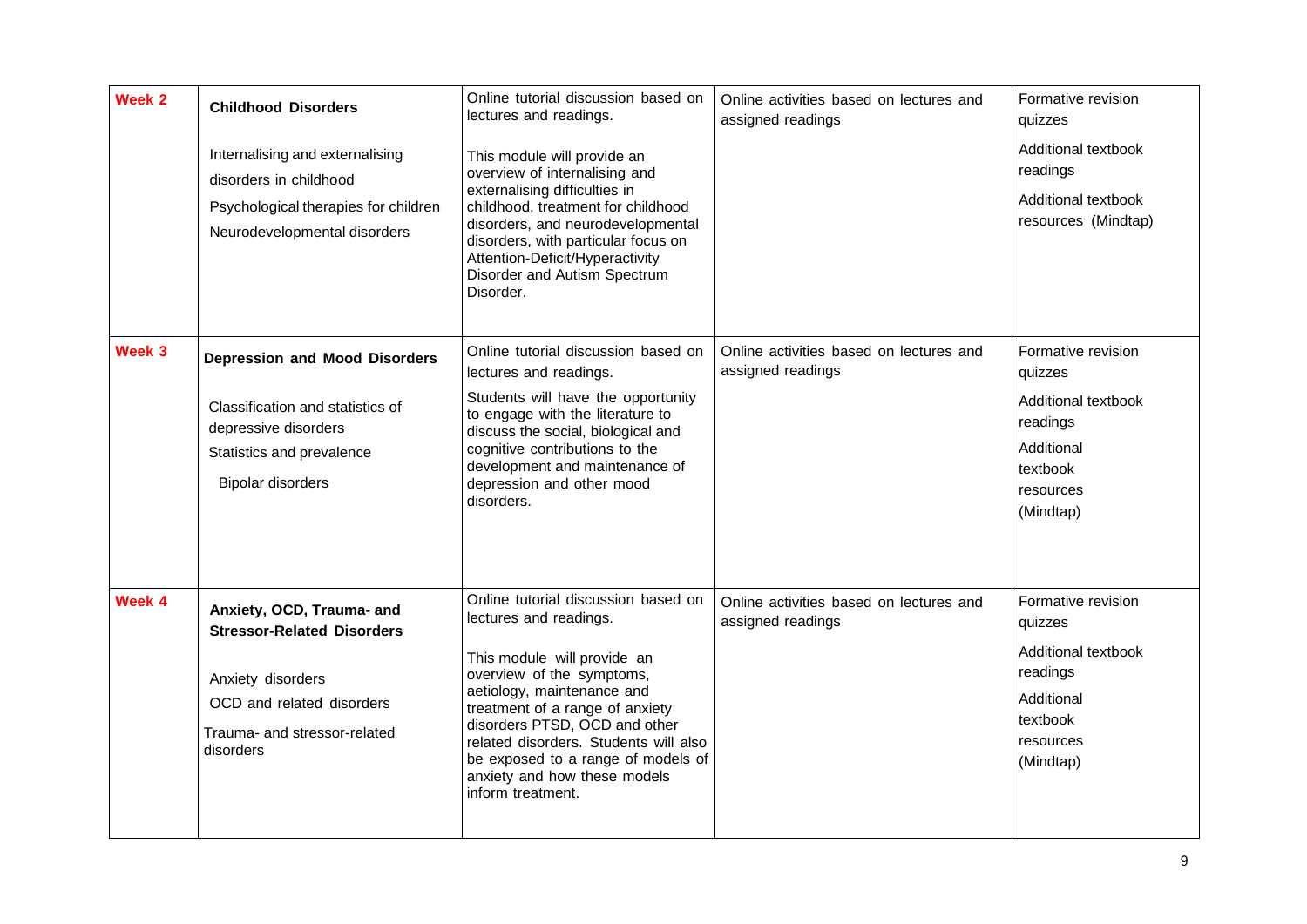| Week 5 | Schizophrenia, Psychosis<br>Schizophrenia and other<br>psychotic disorders<br>Causes and statistics<br>Treatment                                        | Online tutorial discussion based on<br>lectures and readings.<br>Students will have the<br>opportunity to discuss and<br>debate pertinent issues such as<br>legislation that governs the<br>treatment of people with<br>schizophrenia as well as the<br>portrayal of schizophrenia in<br>popular culture. | Online activities based on lectures and<br>assigned readings | Formative revision<br>quizzes<br>Additional textbook<br>readings<br>Additional textbook<br>resources (Mindtap) |
|--------|---------------------------------------------------------------------------------------------------------------------------------------------------------|-----------------------------------------------------------------------------------------------------------------------------------------------------------------------------------------------------------------------------------------------------------------------------------------------------------|--------------------------------------------------------------|----------------------------------------------------------------------------------------------------------------|
| Week 6 | <b>Personality Disorders</b><br>Overview and classification<br>Assessment, etiology and treatment<br>Borderline personality disorder<br>and psychopathy | Online tutorial discussion based on<br>lectures and readings.<br>Students will discuss the<br>classification, cause and treatment<br>of personality disorders, as well as<br>borderline personality disorder and<br>psychopathy.                                                                          | Online activities based on lectures and<br>assigned readings | Formative revision<br>quizzes<br>Additional textbook<br>readings<br>Additional textbook<br>resources (Mindtap) |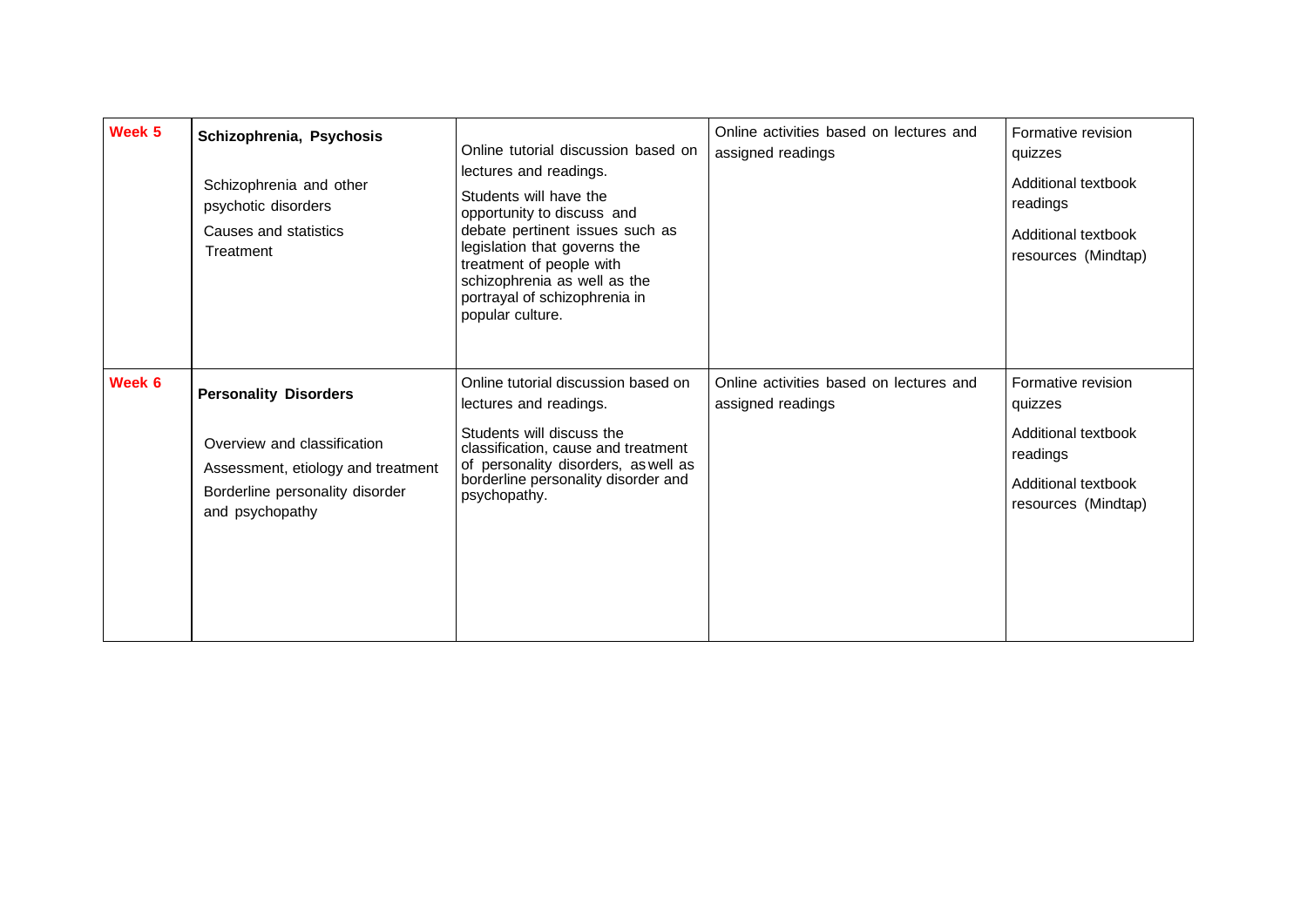# **5. Assessment**

#### **5.1 Assessment tasks**

All assessments in this course have been designed and implemented in accordance with UNSW Assessment Policy.

| <b>Assessment task</b>                      | Length                          | Weight | <b>Mark</b> | Due date (normally<br>midnight on due<br>date)                |
|---------------------------------------------|---------------------------------|--------|-------------|---------------------------------------------------------------|
| Assessment 1: "Secured" Quiz (5<br>quizzes) | 20 MCQ<br>questions<br>per quiz | 10%    | 10          | Sunday 11:59pm<br>week of release<br>(Weeks 1, 2, 3, 4, 5, 6) |
| Assessment 2: Oral<br>Presentation          | $2000$ words                    | 40%    | 100         | Sunday Week 4                                                 |
| <b>Assessment 3: Critical Analysis</b>      | 2000 words                      | 50%    | 100         | Sunday Week 6                                                 |

**Assessment 1:** "Secured" Quizzes (cumulative assessment): Students will be required to complete 5 quizzes under official exam conditions. These quizzes will cover the content of the **lectures and readings.** The quizzes will be held in weeks 1-6 and will cover content presented in the previous week.. The "Secured" quizzes form part of a cumulative assessment. Each Quiz will include 20 multiple choice questions. The five highest marks will be counted towards the final grade.

**Assessment 2: Oral Presentation** Students will be assigned one mental health disorder covered in the course. They will need to research the diagnostic criteria, etiology and treatment of this disorder. Students will then produce a 15-20 minute oral presentation to communicate their findings to the class. Students will upload their presentation as a video file.

**Assessment 3: Critical Analysis**: Students will be required to pick two similar disorders f rom those covered in the course. They will need to perform a literature review in order to discuss how the diagnostic criteria, etiology and treatment of these disorders are connected. This will require students to be able to evaluate the link between mental health disorders which share similar criteria. Students will be required to reflect on the difficulty of the diagnostic model with a focus on the overlap and similarities of their chosen mental health disorders.

**UNSW grading system:** https://student.unsw.edu.au/grades

**UNSW assessment policy:** https://student.unsw.edu.au/assessment

#### **5.2 Assessment criteria and standards**

Further details and marking criteria for each assessment will be provided to students closer to the assessment release date (see 4.1: UNSW Assessment Design Procedure).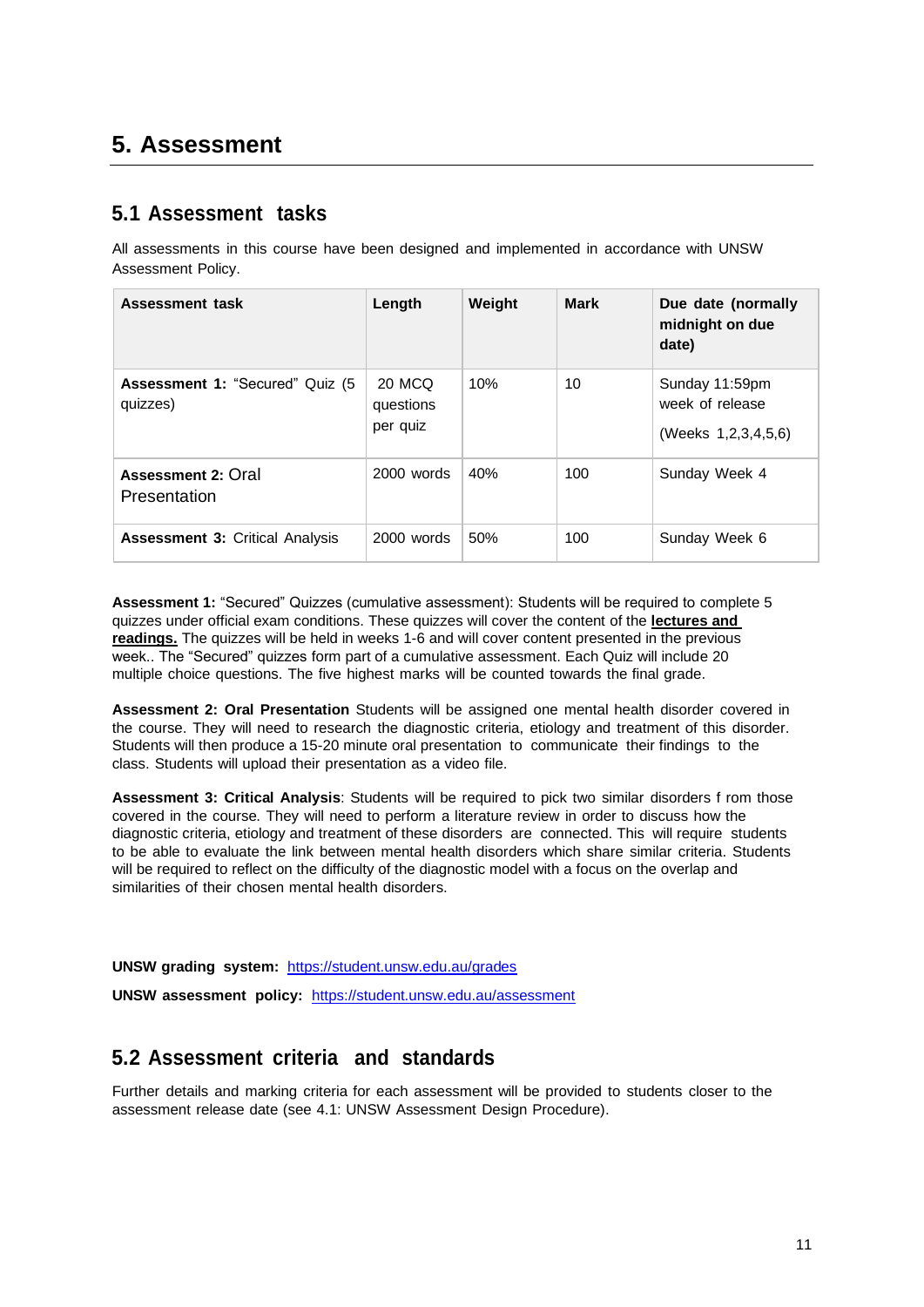#### **5.3 Submission of assessment tasks**

**Written assessments:** In accordance with UNSW Assessment Policy written pieces of assessment must be submitted online via Turnitin. No paper or emailed copies will be accepted.

**Late penalties**: deduction of marks for late submissions will be in accordance with School policy (see: Psychology Student Guide).

**Special Consideration:** Students who are unable to complete an assessment task by the assigned due date can apply for special consideration. Special consideration applications must be submitted to Student Central within 3 working days of the assessment due date along with a physical copy of the supporting documentation. Students who have experienced significant illness or misadventure during the assessment period may be eligible. Only circumstances deemed to be outside of the student's control are eligible for special consideration (see - https://student.unsw.edu.au/special-consideration). In the case of take-home assessment tasks, misadventure must occur for at least 3 consecutive days during the assessment period. If approved, students may be given an extended due date to complete take-home assessments, or an alternative assessment may be set.

**Alternative assessments**: will be subject to approval and implemented in accordance with UNSW Assessment Implementation Procedure.

**Supplementary examinations:** There will be no supplementary examinations available due to the intensive nature of the course. Please refer to the Graduate Diploma Student Guide for policies and procedures relating to misadventure.

#### **5.4. Feedback on assessment**

Feedback on all pieces of assessment in this course will be provided in accordance with UNSW Assessment Policy.

| <b>Assessment</b>                           | When                                      | Who                | Where  | How    |
|---------------------------------------------|-------------------------------------------|--------------------|--------|--------|
| Assessment 1: "Secured"<br>Quiz (5 quizzes) | Monday<br>following quiz<br>submission    | Course<br>convenor | Online | Moodle |
| <b>Assessment 2: Oral</b><br>Presentation   | 10 working days<br>after the due<br>date  | Course<br>convenor | Online | Moodle |
| <b>Assessment 3: Critical</b><br>Analysis   | 10 working<br>dates after<br>the due date | Curse<br>convenor  | Online | Moodle |

# **6. Academic integrity, referencing and plagiarism**

The APA (7<sup>th</sup> edition) ref erencing style is to be adopted in this course. Students should consult the publication manual itself (rather than third party interpretations of it) in order to properly adhere to APA style conventions. Students do not need to purchase a copy of the manual, it is available in the library or online.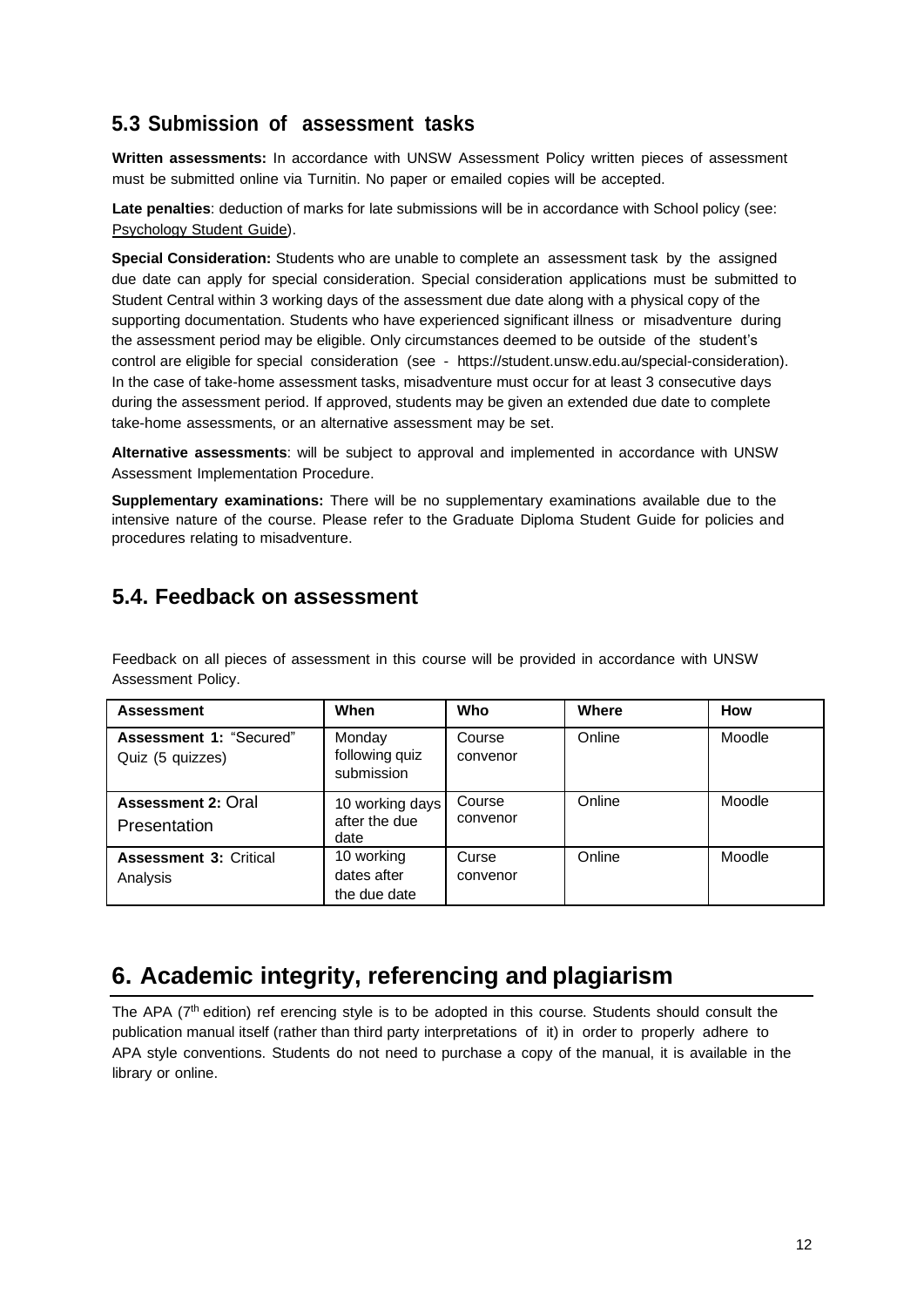**Referencing** is a way of acknowledging the sources of information that you use to research your assignments. You need to provide a reference whenever you draw on someone else's words, ideas or research. Not referencing other people's work can constitute plagiarism.

Further information about referencing styles can be located at https://student.unsw.edu.au/ref erencing

**Academic integrity** is fundamental to success at university. Academic integrity can be defined as a commitment to six fundamental values in academic pursuits**:** honesty, trust, fairness, respect, responsibility and courage. *<sup>1</sup>* At UNSW, this means that your work must be your own, and others' ideas should be appropriately acknowledged. If you don't follow these rules, plagiarism may be detected in your work.

Further information about academic integrity and **plagiarism** can be located at:

- The *Current Students* site https://student.unsw.edu.au/plagiarism*,* and
- The *ELISE* training site <http://subjectguides.library.unsw.edu.au/elise/presenting>

The *Conduct and Integrity Unit* provides further resources to assist you to understand your conduct obligations as a student: https://student.unsw.edu.au/conduct.

| <b>Textbook</b>                   | Abnormal psychology: Integrative approach                   |
|-----------------------------------|-------------------------------------------------------------|
|                                   | e-book available on Moodle                                  |
|                                   |                                                             |
| <b>Course information</b>         | Available on Moodle                                         |
| <b>Required readings</b>          | School of Psychology Student Guide.                         |
| <b>Recommended internet sites</b> | <b>UNSW Library</b>                                         |
|                                   | <b>UNSW Learning centre</b>                                 |
|                                   | <b>ELISE</b>                                                |
|                                   | <b>Turnitin</b>                                             |
|                                   | <b>Student Code of Conduct</b>                              |
|                                   | Policy concerning academic honesty                          |
|                                   | <b>Email policy</b>                                         |
|                                   | <b>UNSW Anti-racism policy statement</b>                    |
|                                   | <b>UNSW Equity and Diversity policy statement</b>           |
|                                   | <b>UNSW Equal opportunity in education policy statement</b> |

# **7. Readings and resources**

# **8. Administrative matters**

The School of Psychology Student Guide contains School policies and procedures relevant for all students enrolled in undergraduate or Masters psychology courses, such as:

<sup>&</sup>lt;sup>1</sup> International Center for Academic Integrity, 'The Fundamental Values of Academic Integrity', T. Fishman (ed), Clemson University, 2013.